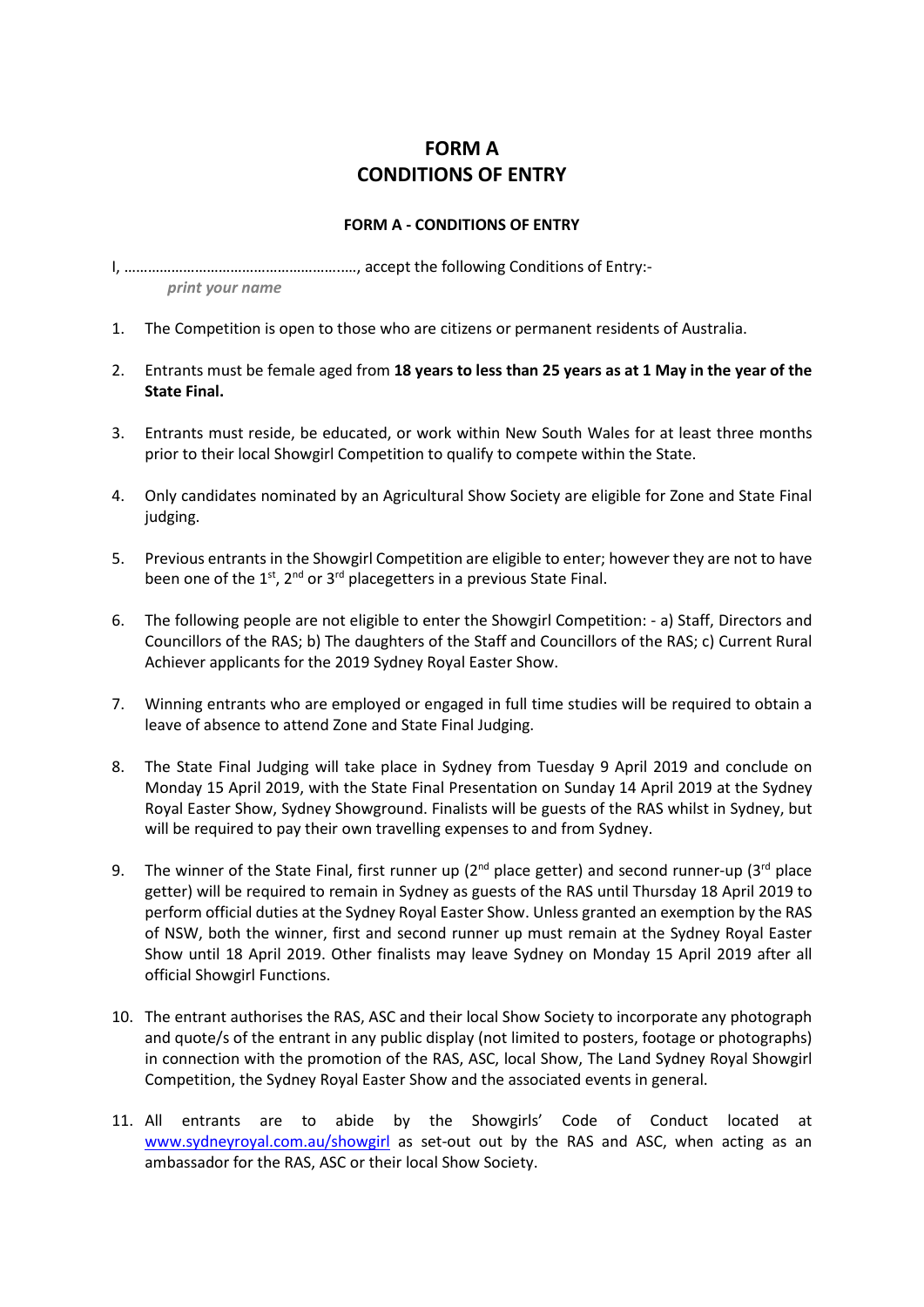- 12. The Conditions of Entry shall constitute the whole agreement upon which an entry is submitted and the entrant agrees that all representations and statements not appearing herein are excluded.
- 13. In consideration of the RAS accepting this entry, the entrant hereby indemnifies the RAS, ASC and the entrant's local Show Society against all claims losses suits and demands made against or suffered by the RAS, ASC or local Show Society by reason of any act or omission on the part of the entrant and that the entrant agrees that any act or omission on her part found in any action against the RAS, ASC and local Show Society to be negligence shall be deemed to have been negligence for the purposes of any claim under this indemnity.
- 14. The entrant hereby admits and acknowledges that she will participate in the Competition wholly at her own risk and hereby releases, holds harmless and indemnifies the RAS, ASC and the entrant's local Show Society including their servants and agents and Competition organisers at all levels in the terms of this release and indemnity contained in the Conditions.
- 15. It is a condition of entry that the entrant waives any right to claim against the RAS, ASC, local Show Society, Competition organisers at all levels or any sponsor or provider of prizes in connection with loss or injury suffered by the entrant or in relation to the decisions and directions of judges, stewards, officials and RAS staff and Councillors.
- 16. It is a condition of entry that in the event of the entrant suffering injury or loss or claim for compensation as a result of the entrants' actions, the entrant will fully indemnify each of the RAS, ASC, local Show Society and the Competition organisers at all Competition levels including any sponsor or provider of prizes, judges, stewards and officials.
- 17. The entrant acknowledges that Sydney Showground and other venues operate surveillance cameras for the safety and security of individuals and property in accordance with the Workplace Surveillance Act 2005.
- 18. The entrant will exercise reasonable care when performing tasks in a way that ensures the health and safety of themselves and others and will comply with the Work Health and Safety Rules of the RAS.
- 19. The entrant must disclose any medical condition/s reasonably expected to restrict tasks to be undertaken during the Sydney Royal Easter Show. The required information includes but is not restricted to dietary requirements, allergies, existing medical conditions and emergency contact details
- 20. Failure to comply with any of the above regulations may result in disqualification from the Competition.
- 21. The entrant understands that any aspect of the Competition may be subject to change amendment or cancellation occurring at any time and thereby making the information incorrect. Subject to the RAS' legal obligations and responsibilities.

I hereby apply to enter The Land Sydney Royal Showgirl Competition in terms of and upon the conditions set out in the Conditions of Entry, which I have read and by which I agree to be bound in all respects including my admission to and presence on the Showground.